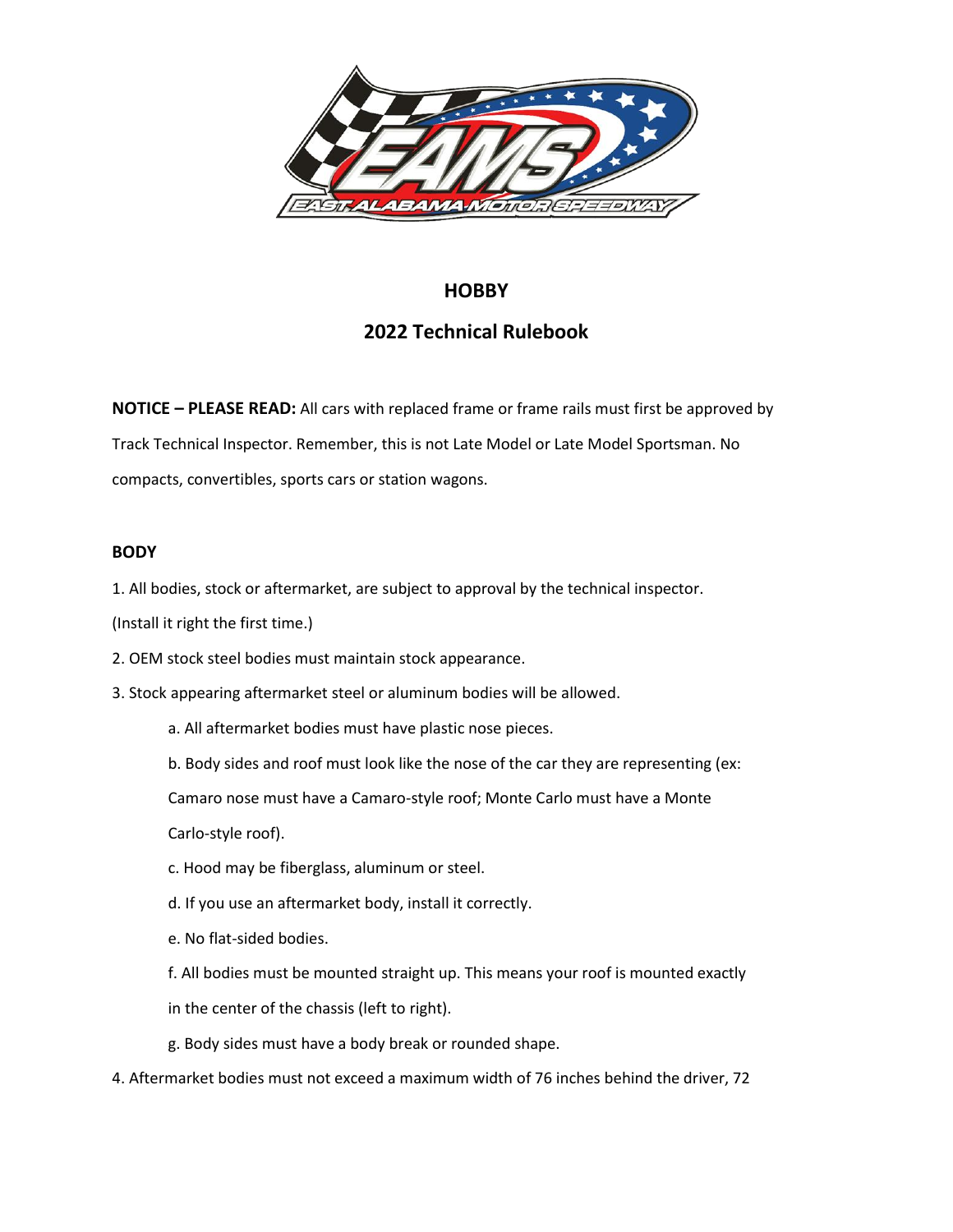inches at spoiler. Body line front to back, one inch tolerance up and down. Quarter panels must not angle outside the door.

- 5. Any nose piece is allowed.
- 6. Deck height is 38 inches.
- 7. No front push bars will be allowed.

a. If you feel you need some protection for the radiator, you may build a guard using tubing, but all tubing must be kept completely behind the front bumper in the grill area.

b. If you have a body style with a plastic nosepiece, all guards must be behind the nosepiece.

- 8. Must have a rear fuel cell bar.
- 9. No glass or lexan windows; must be open.
- 10. Any plastic additions must conform to original body contour.
- 11. No homemade nosepieces.
- 12. Spoilers may have a maximum size of 8" high by 72" wide.
- 13. Gurney flaps or curls are allowed along the upper edge of the spoiler, but their length will

be included in all measurements.

14. Three spoiler braces allowed. Braces must meet track spoiler pattern template. (See

figure in body rules.

- 15. A metal firewall must be half the width of the car.
- 16. Floor pan must come behind the driver seat.
- 17. Boxed interiors permitted.

# **FRAME AND RAILS**

- 1. Minimum 103" wheelbase.
- 2. Stock frame rails.

3. Body does not have to match frame but must be OEM stock steel or one of the approved Five Star body kits. This will allow you to use newer body style.

- 4. Tying frame rails together, reinforcing, or X bracing permitted.
- 5. Weight jack area may be altered. Buckets, plates, etc.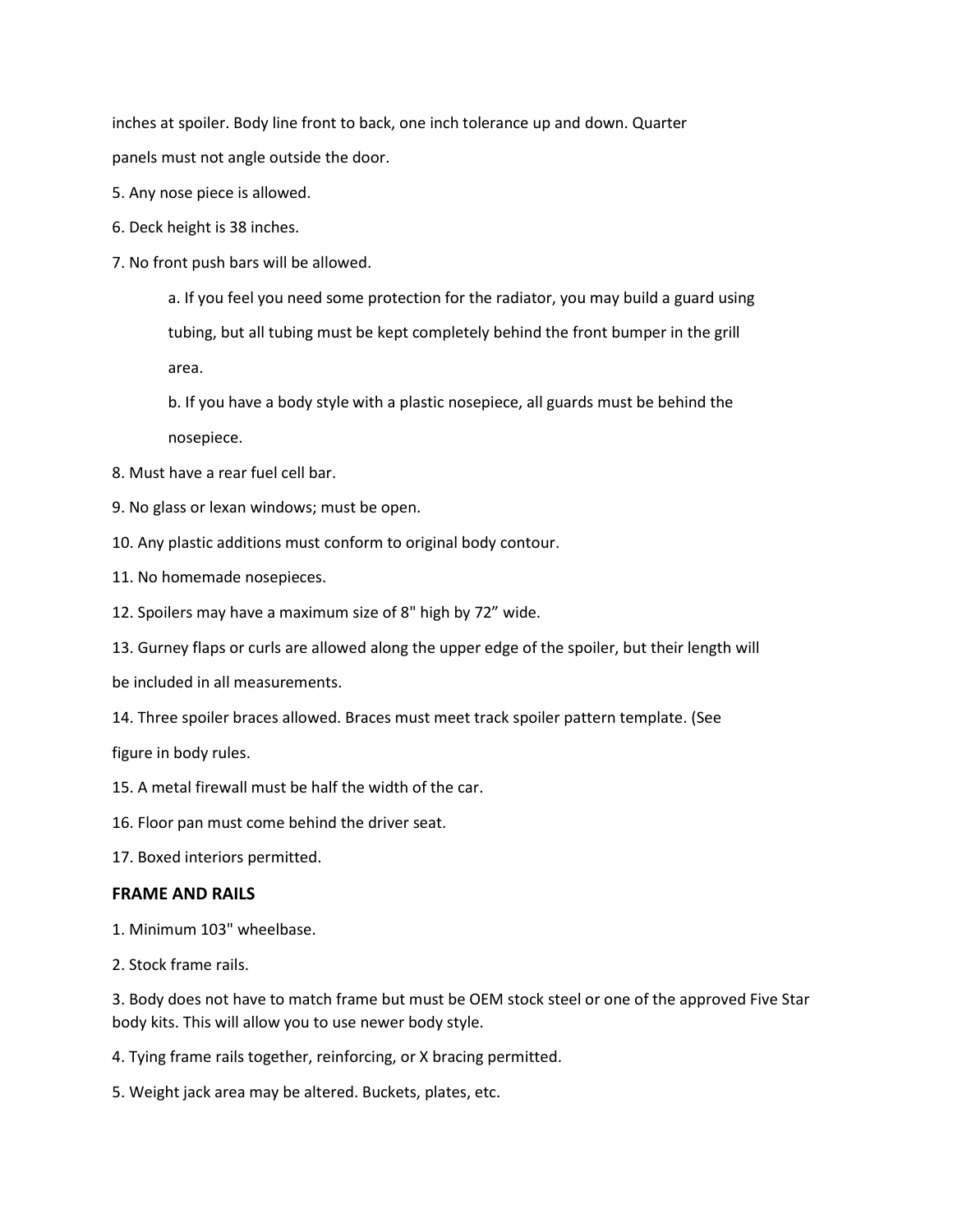6. Frame or frame rails may be replaced from snout to rear of car with a minimum of 2" x 3" material and must be .095 wall thickness.

7. Front snout, stock Camaro, or the optional Howe Racing LLM direct replacement Camaro front clip Part#358-8- 01 (2x4 rails and stock lower A arms and steering box)

a. Howe clip must have the Howe inspection tags in place to be legal.

8. Technical inspector must approve all cars with replaced frame or frame rails.

9. Must be 2x2 square tubing to the back of the seat.

# **FRONT SUSPENSION AND STEERING**

- 1. Any upper control arms and mounts permitted.
- 2. Stock lower control arms only.
- 3. Aftermarket bushings permitted.
- 4. OEM or safety spindles and hubs permitted.
- 5. 5" minimum O.D. on front coil springs.
- 6. Weight jacks permitted.
- 7. OEM steering type boxes only.
- 8. Inner and outer tie rod ends may be rod ends. Any tie rod sleeves permitted.
- 9. Racing shocks permitted; one shock per wheel. No canister shocks; non-adjustable,
- Schrader valves are permitted.
- 10. Howe front clip allowed w part number 35810
- 11. Rack & pinon allowed, must add 100 lbs. in front of engine plate.

# **REAR SUSPENSION**

1. No spring bars allowed on rear suspension of any kind, except the third link can be a

biscuit bar.

2. Slide boxes on leaf spring cars permitted.

3. Upper link, rubber bushing torque link, or spring-loaded type upper link permitted on leaf cars.

- 4. No fifth coil, 90-10, lift bar, pull bar, or Reese bar, etc.
- 5. Racing shocks permitted one shock per wheel. No canister shocks non-adjustable,

Schrader valves are permitted.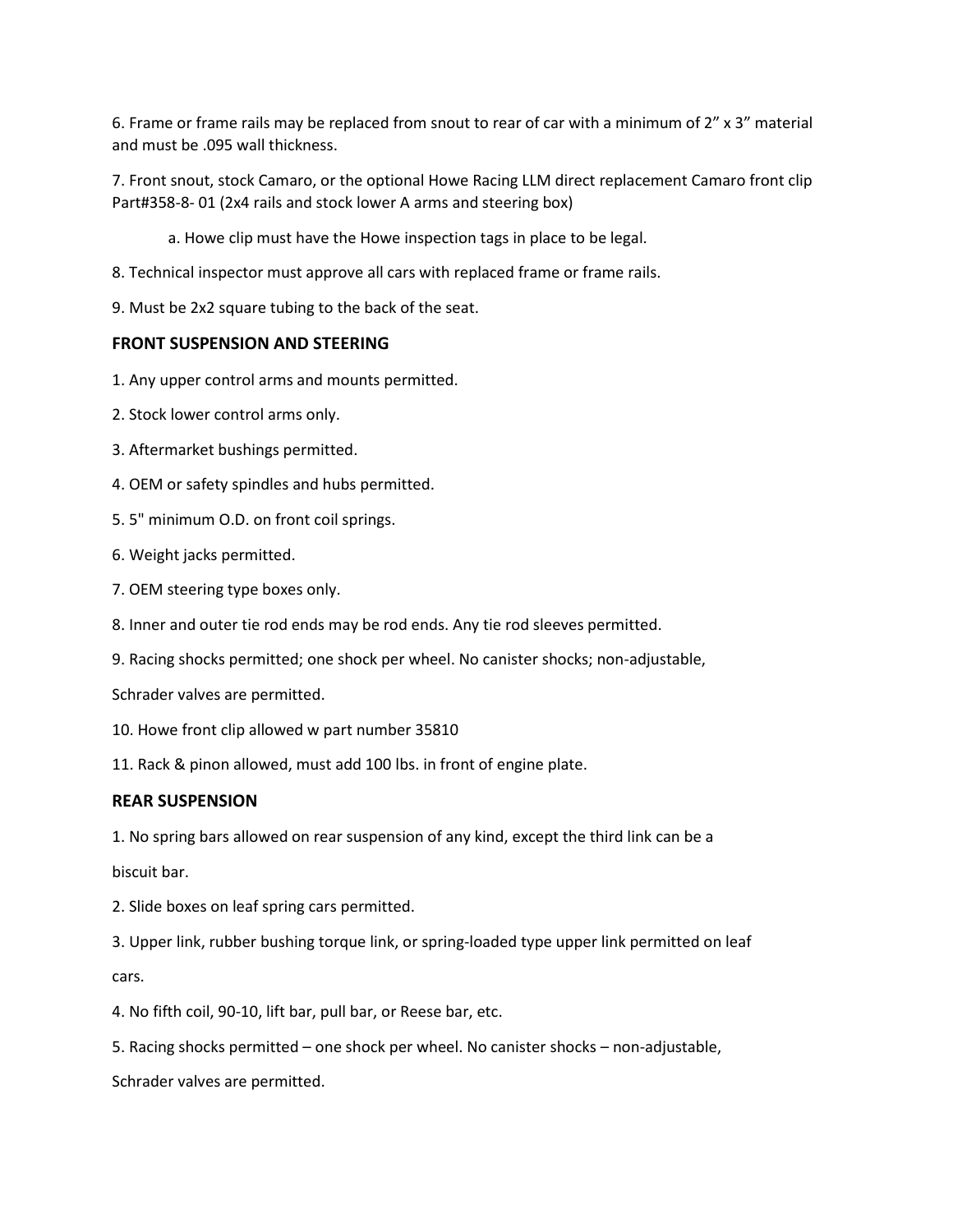6. 3 bar suspension only. No 4-bar suspension is allowed.

# **COIL SPRING CAR – must remain coil spring car**

1. May use a three-point set up with a solid mount upper link bar or biscuit bar. No

90-10's shocks.

2. Solid panhard bars with rod ends permitted.

3. Rear lower control arms may be aluminum or steel tubes with rod ends with a maximum length of 26" inches from center to center of the mounting holes.

4. Rod ends are allowed on solid panhard bar, solid upper link bar and rear lower control

arms. This is the only place rod ends will be allowed on rear suspension.

5. No 90-10's spring bar. No 5th coil, lift bar, pull bar or Reese bar, etc.

6. Racing shocks permitted; one shock per wheel. No canister shocks. Non-adjustable.

7. Coil overs allowed on rear. One spring per wheel.

### **ROLL CAGE**

1. All cars must have a suitable steel roll cage protecting the driver's compartment.

2. Side roll bars are mandatory and must extend into door panels. A minimum of three bars

must be used on left side and two on right side.

3. Bars must be at least 1-1/2" inch in diameter and a minimum of .095" inch wall thickness.

4. Roll cage must be welded to the frame.

5. Seat must be fastened to roll bars or rail.

6. Offset chassis – weight penalty 100 lbs. Must be mounted on right side of car in line with driver.

# **SAFETY**

1. Approved helmet and full fire-resistant driver's suit required.

2. All cars must have 3" lap belt and 2" shoulder harness and crotch strap MINIMUM and must be attached to roll cage. Not older than three years.

3. All cars must have an approved fire extinguisher, securely mounted, within easy reach of

the driver. A 5 lb. halon system is recommended.

4. 50 lb. weight break for full containment seat/head/neck rest.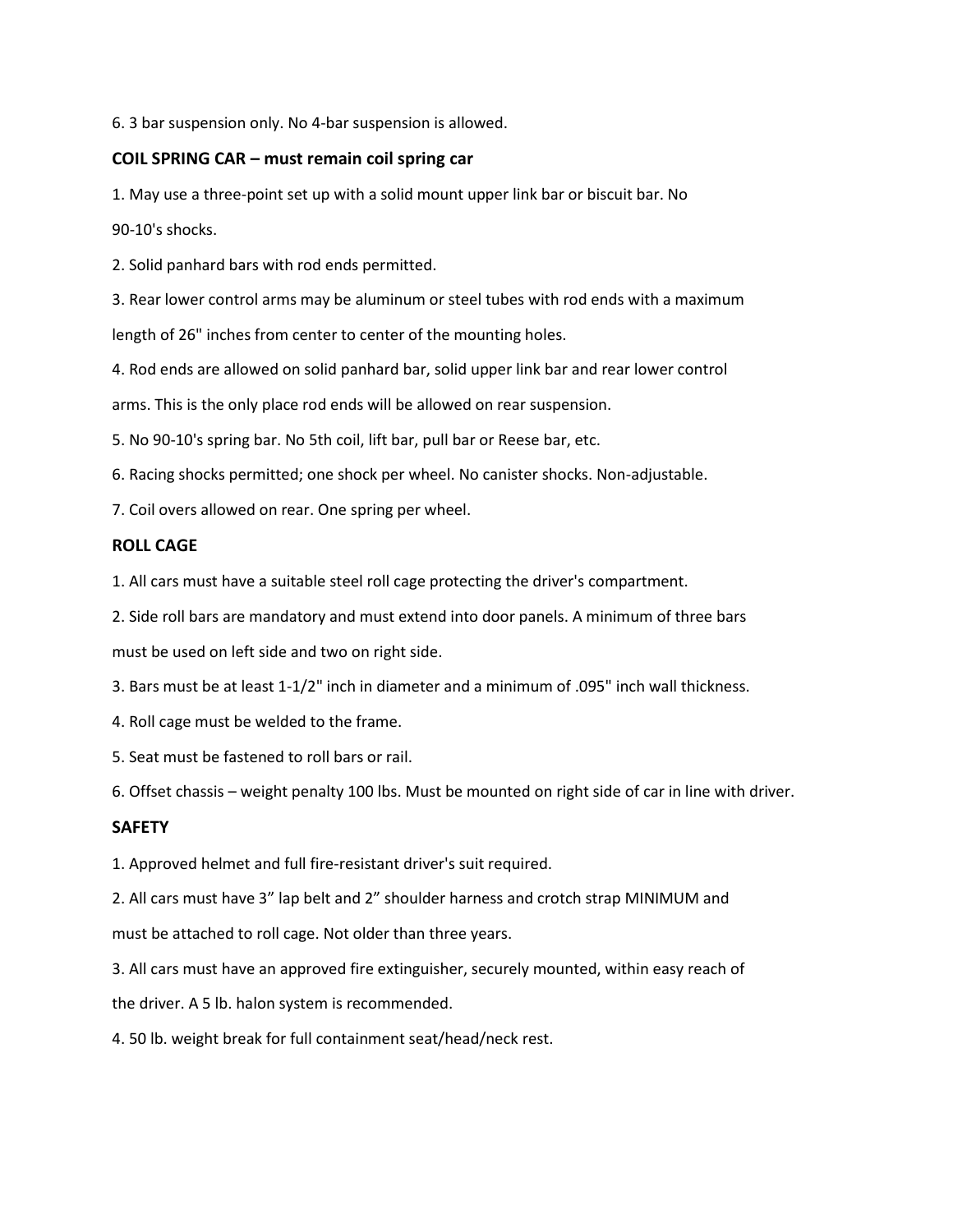#### **FUEL CELL**

1. An approved fuel cell is mandatory (32 gallon maximum). Must be securely mounted in the trunk area of the car, inside a .20-gauge metal box supported by a minimum of two 2 inch by 1/8-inch steel straps.

2. Pump gas or racing fuel only. (RACING FUEL AVAILABLE AT TRACK.)

a. Pump gas may contain up to 10% ethanol as allowed by law.

b. Gas must pass acid test.

3. E85 Fuel is allowed. Fuel must check within 1% at any time checked (MINIMUM 84% ETHANOL - MAXIMUM 86%).

4. No alcohol, methanol, nitrous oxide, or chemical additives including, but not limited to,

propylene oxide, nitromethane, nitro propane, or any nitrate additives.

### **REAR END**

1. Locked rear ends required-welded, spool or mini spool permitted.

2. 9-inch Ford floaters allowed. Housing and axle tubes must be steel.

3. No ratchets.

4. Quick change rear ends are allowed. Aluminum axle tubes ok.

5. Bird cages allowed. Must be pinned or bolted with at least 2 bolts per side. Must be

solid mount to rear end, True-Trac or any other type of locker unit allowed.

6. Steel or Aluminum tubes allowed with 2 HEIM joints only.

#### **WHEELS**

1. 12-inch Steel wheels allowed, 14 inch maximum width. Aluminum wheels allowed, (14 inch maximum), must add 100 pounds.

2. Wide 5 wheels permitted.

3. Bead locks allowed.

# **TIRES**

1. ANY Hoosier D21, D55, 1350 and 1600 or equivalent.

2. Grooving, siping, and buffing tires permitted.

3. All numbers, codes, and manufacturer names must remain visible on the tire. No

grinding off of numbers, codes or names. Any tire that has been altered will be illegal.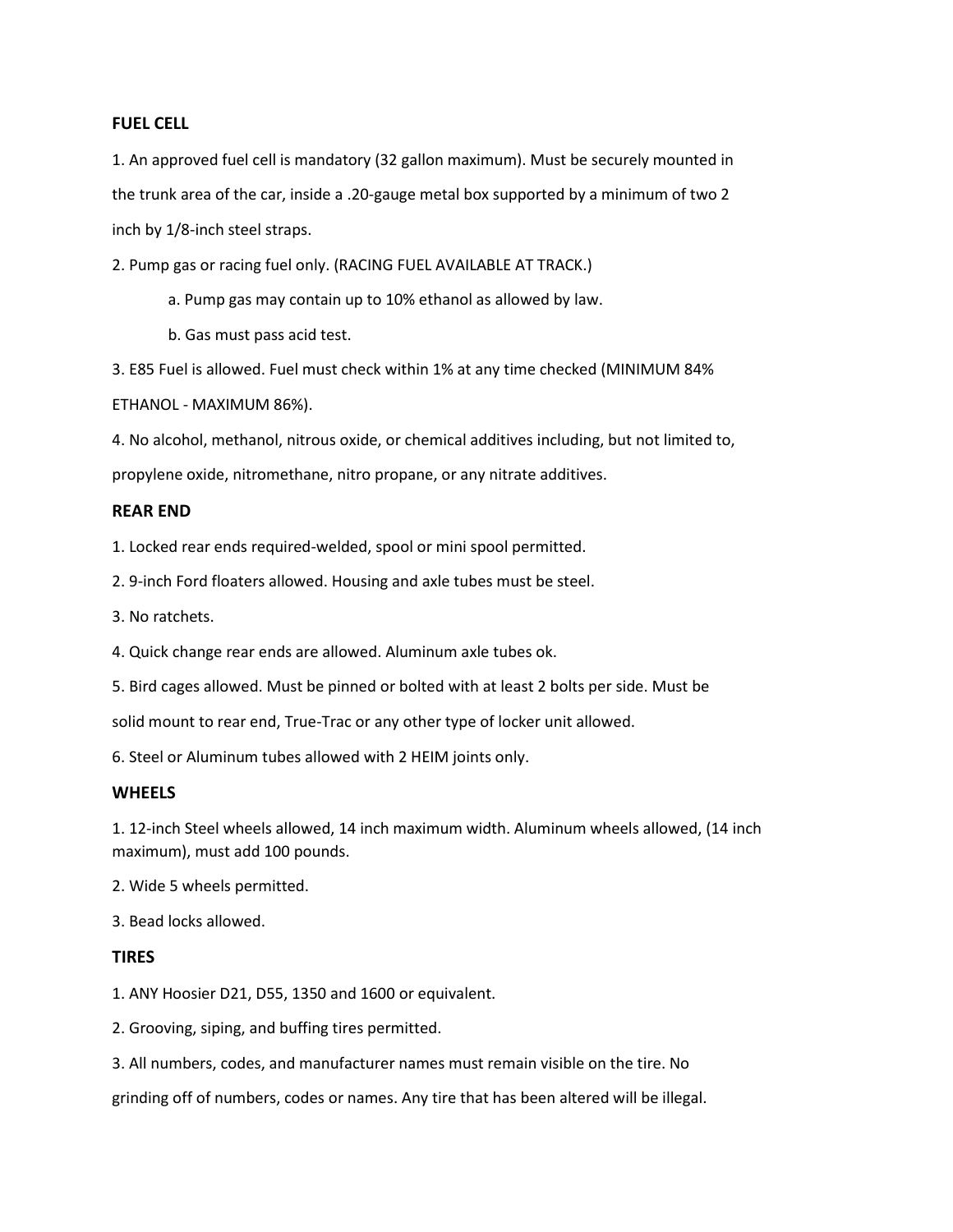- 4. No tire softeners, or conditioners permitted.
	- a. Tires may not be altered using any natural or unnatural, hazardous or nonhazardous, components or chemicals that affect the factory set baseline settings of a given tire.
	- b. ALL competitors are subject to tire inspections.
- 5. Tires available on race night or call 334-297-2594.

### **BRAKES**

- 1. Four-wheel disc brakes permitted.
- 2. Dual master cylinders permitted.
- 3. Brake adjusters permitted.
- 4. No titanium or exotic material permitted.

### **TRANSMISSION**

1. OEM standard production 3 or 4 speed transmission permitted. Brinn or Bert

transmission permitted. No ball spline.

- 2. Must have at least one forward and one reverse gear in working order.
- 3. Automatic transmission permitted.
- 4. Must have OEM-type torque converter (10" minimum) in working order.

5. No hollow converters allowed.

### **STARTER**

- 1. All cars must have starter in working order.
- 2. Starter must bolt to block not bellhousing.

# **ENGINE SET BACK**

1. Front most forward spark plug must be in line with or in front of top ball joint. NO

### TOLERANCE.

- 2. Must have original cross member in original position.
- 3. Drive train must be in centerline of car.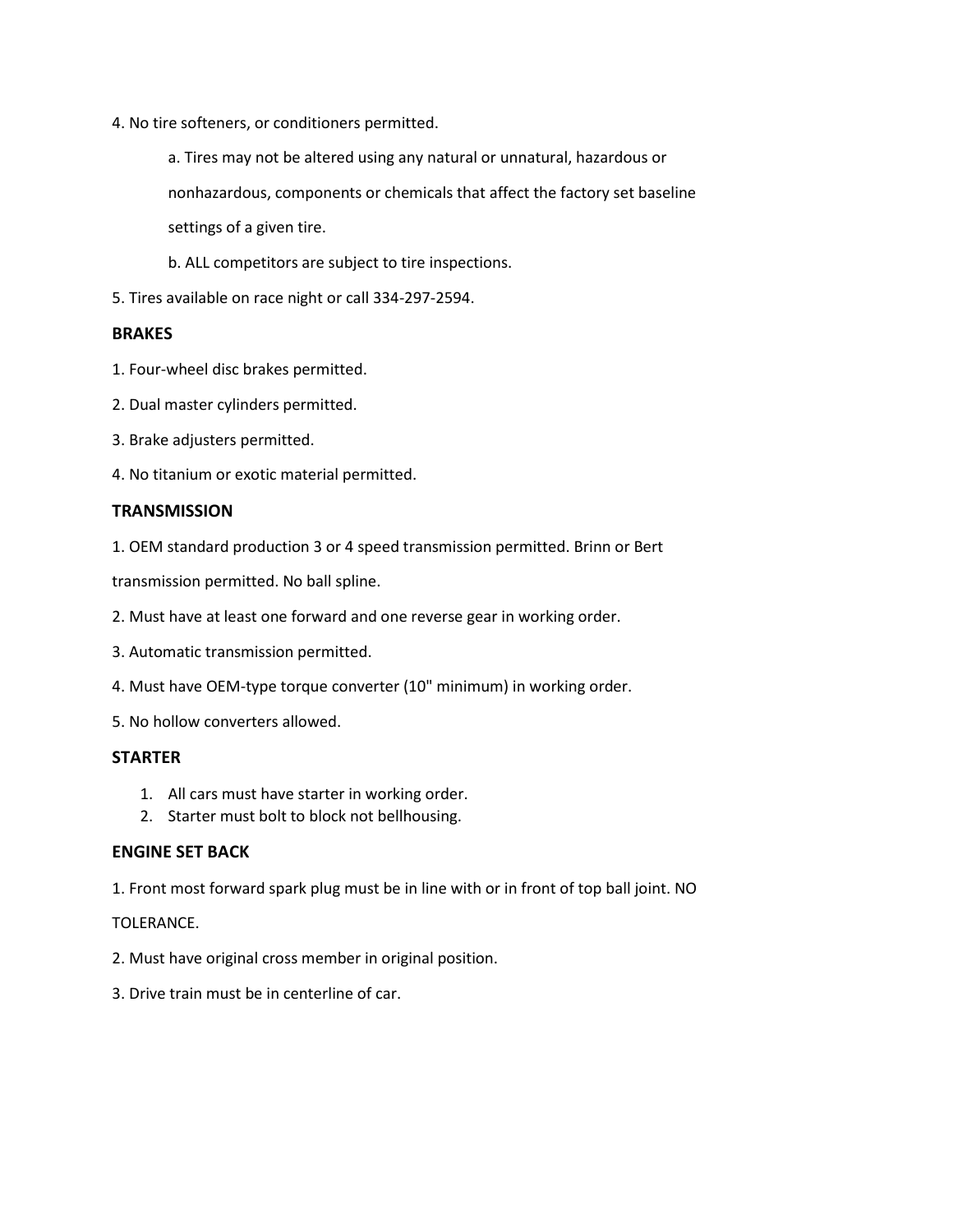# **ENGINE**

1. All engines have a maximum bore size and must be standard stroke for the engine being used.

- 2. Small blocks only; no big blocks.
- 3. 602 Crate with the seals is acceptable.

# **BLOCK**

- 1. OEM cast iron V-8 block only.
- 2. Maximum cylinder bore size:
	- a. Chevrolet 4.060
	- b. Ford 4.060
	- c. Chrysler 4.060
- 3. OEM main caps only.
	- a. No aftermarket main caps.
	- b. No splayed, studded or strapped main caps.
- 4. Deburring block and plugging deck to strengthen block permitted.
- 5. Plug or vent and screen oil drain holes in lifter valley permitted.
- 6. May surface deck of block.
- 7. Lifter bore must be OEM diameter for engine:
	- a. Chevrolet .840
	- b. Ford .875
	- c. Chrysler .901

# **CRANK**

- 1. Standard production OEM or stock replacement cast or steel crank.
- 2. Must be standard production stroke for engine.
	- a. 350cid Chevy 3.480
	- b. 302cid Ford 3.000
	- c. 351cid Ford 3.500
	- d. 360cid Chrysler 3.580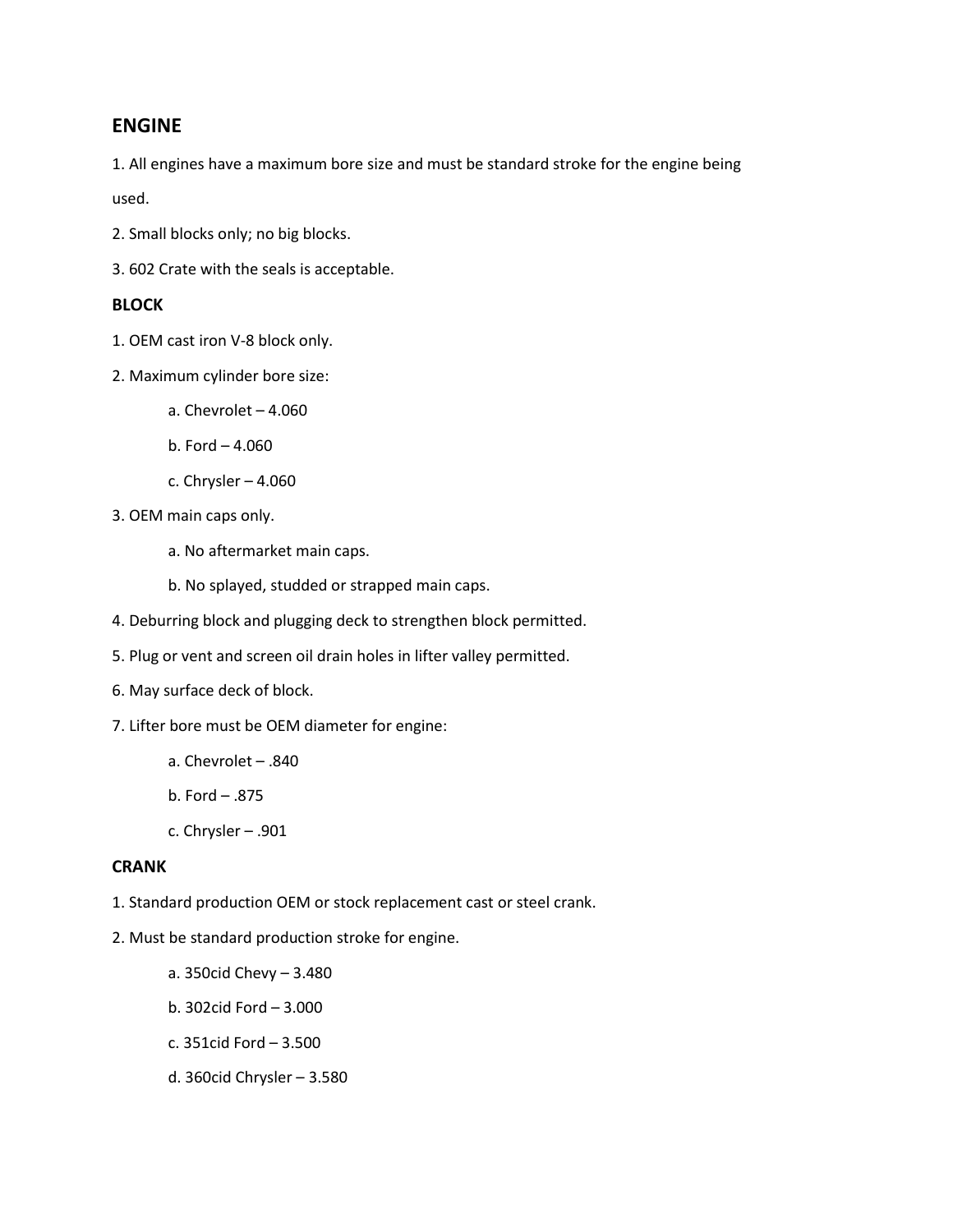- 3. No stroking or destroking.
- 4. No lightening or knife-edging crank.
- 5. No turning down counterweights.
- 6. Cranks must weigh 47 lbs. All cranks will be weighed with pilot bushing, cam gear, bolt

and washer.

7. May balance engine

# **RODS**

- 1. Stock appearing I-beam steel rods.
- 2. 5.7-inch rods only. No 6-inch rods.
- 3. No H-beam sportsman type rods.
- 4. No polishing rods.
- 5. Press or floating pins permitted

### **PISTONS**

- 1. Flat top pistons only.
- 2. No dome pistons.

# **CAM**

- 1. Hydraulic cam only.
- 2. Any lift and duration permitted.
- 3. No roller or mushroom or radius cams.

# **LIFTERS**

- 1. Hydraulic lifters only.
- 2. No cheater hydraulic or modified lifters.
- 3. Anti-pump-up lifters permitted.
- 4. No roller or mushroom or radius lifters.
- 5. Lifter retaining tray permitted.
- 6. Lifter must be OEM diameter for engine:
	- a. Chevrolet .840,
	- b. Ford .875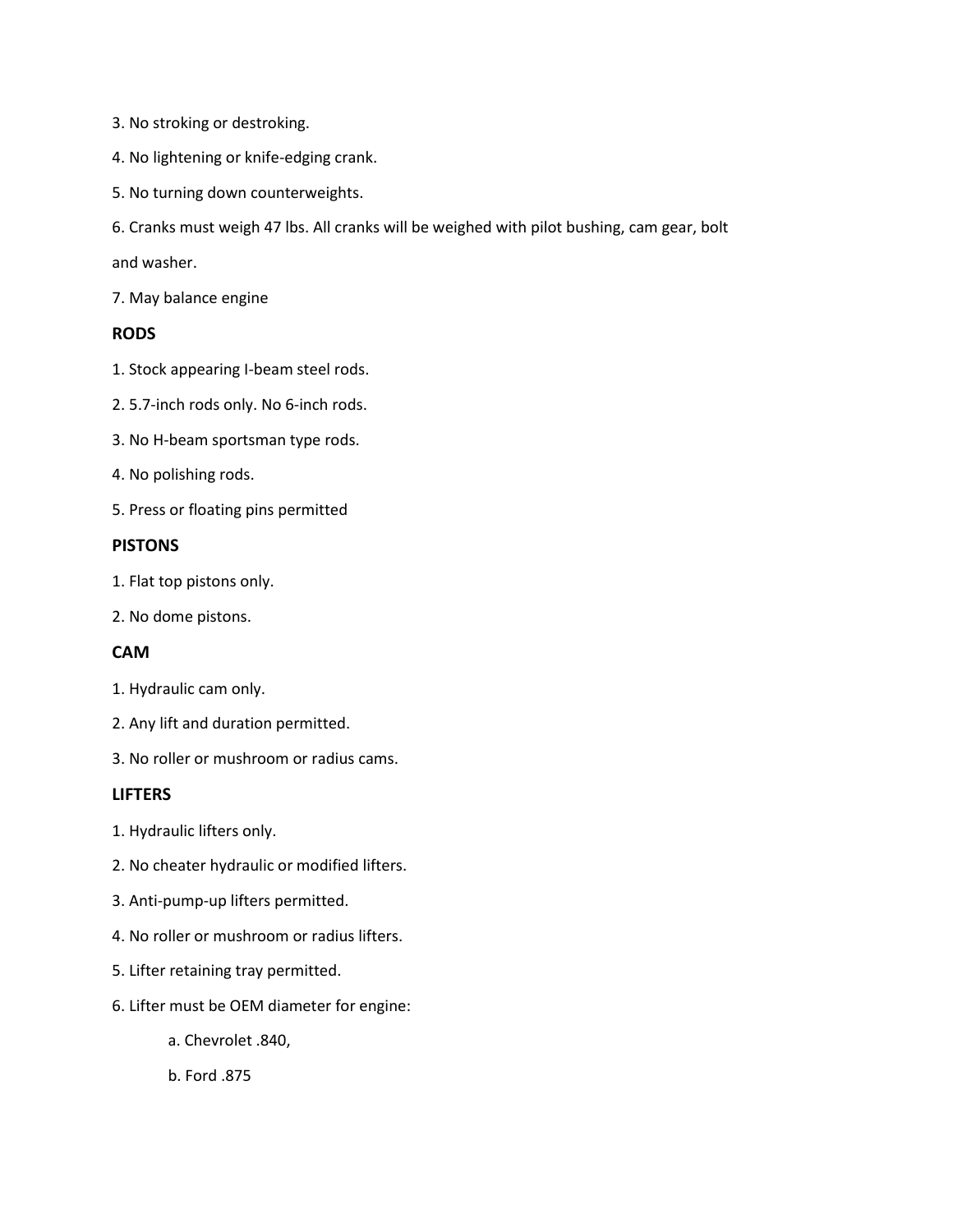c. Chrysler .901.

### **TIMING CHAIN**

- 1. Any chain and gears.
- 2. No gear or belt drives.

# **HEADS**

1. OEM standard production cast iron heads only. All heads must have casting numbers

and numbers must be readable at the time of a cyl. head check.

- 2. Chevrolet straight plug heads only.
- 3. Chevrolet Vortec heads casting #10239906 and 12558062 permitted.
- 4. No Chevrolet Vortec Bowtie heads.
- 5. World Products S/R (stock replacement) heads casting #I-052 permitted.
- 6. Ford and Chrysler angle plug standard production cast iron heads permitted.
- 7. IMCA heads allowed.
- 8. No Bow Tie, W2 or Ford SVO heads.
- 9. May surface heads (no cc limit).
- 10. Steel valves only. No titanium.
- 11. Maximum size for Chevrolet, Int. 1.940, Exh. 1.500
- 12. Maximum size for Ford and Chrysler, (Consult Tech Inspector)
- 13. Valve stem diameter 11/32 minimum for all engines.
- 14. Under cut stems permitted, any type guides.
- 15. Any valve springs and keepers permitted.
- 16. Steel retainers required.
- 17. Guide plates and screw in studs permitted.
- 18. Roller rocker arms permitted any ratio.
- 19. No after-market shaft or pedestal mount rockers will be allowed.
- 20. If standard production head came with shaft or pedestal mount rockers, they will be allowed.
- 21. Stud girdles allowed.
- 22. Racing valve job permitted- Machine cuts only.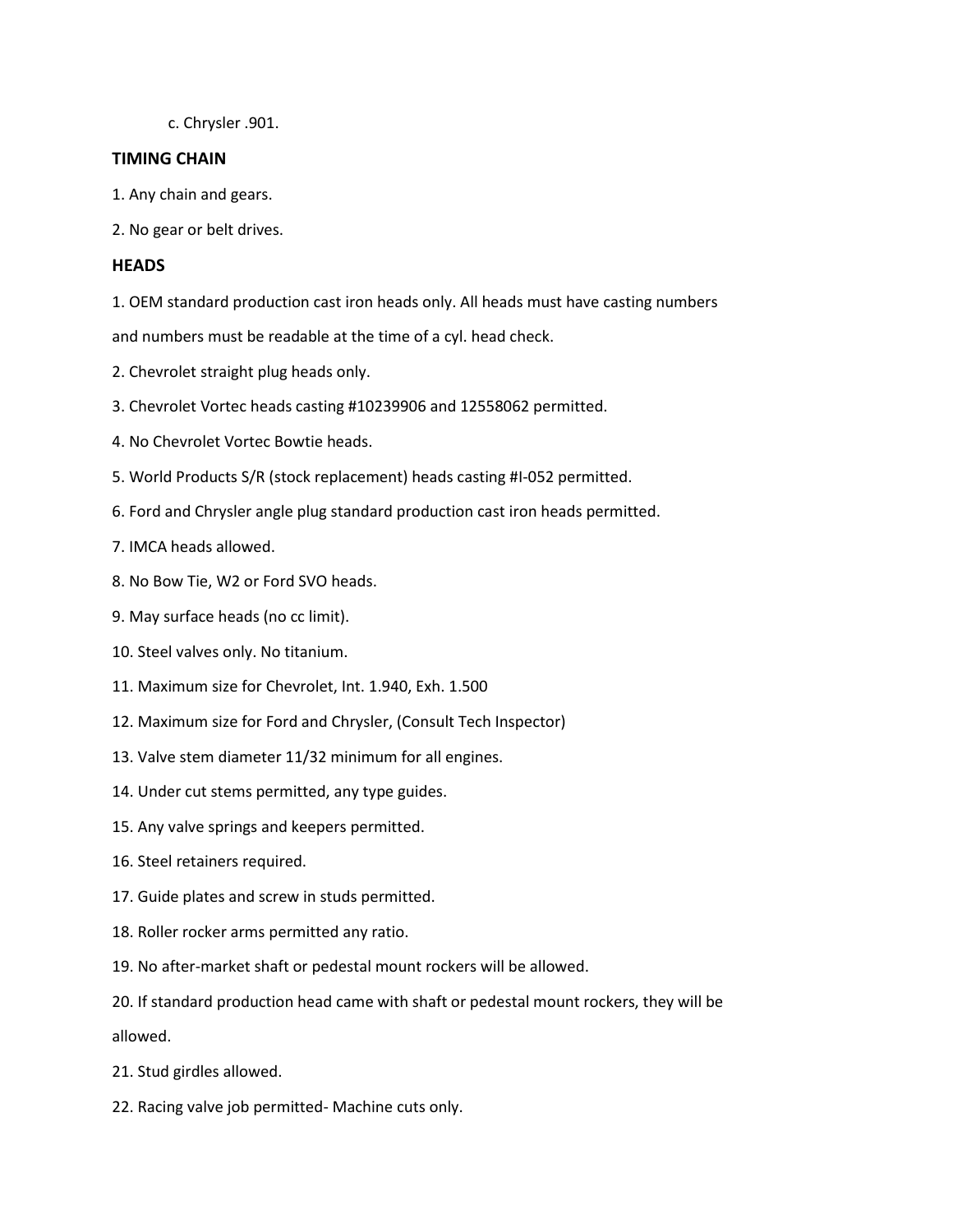- 23. No porting or polishing, all heads must remain AS-CAST.
- 24. No blending valve job to casting.
- 25. No port matching or deburring intake or exhaust runners.

### **HARMONIC BALANCER**

1. Fluid damper permitted.

### **OIL SYSTEM**

- 1. Wet sump oil pump in pan system only.
- 2. No dry sump system.
- 3. Racing oil pan and\or windage tray permitted.
- 4. Remote oil filter and oil cooler permitted.

### **WATER PUMP**

- 1. Cast or aluminum permitted.
- 2. No electric water pump.

### **FUEL PUMP**

- 1. Block mounted mechanical pump only.
- 2. No electric pump.

# **FLYWHEEL**

- 1. Any Ford or Chrysler steel flywheel only.
- 2. 14 lb minimum on flywheel.

# **CLUTCH**

- 1. Standard stock type discs and triple disc ok.
- 2. 168 or 153 tooth flywheel with triple disc clutch

### package.

3. Reverse mount bellhousing allowed no additions.

# **DISTRIBUTOR**

- 1. OEM factory HEI or OEM factory single point distributor only or MSD system allowed.
- 2. Aftermarket coil and module will be allowed as long as they are stock appearing and

mounted in stock location with no modifications.